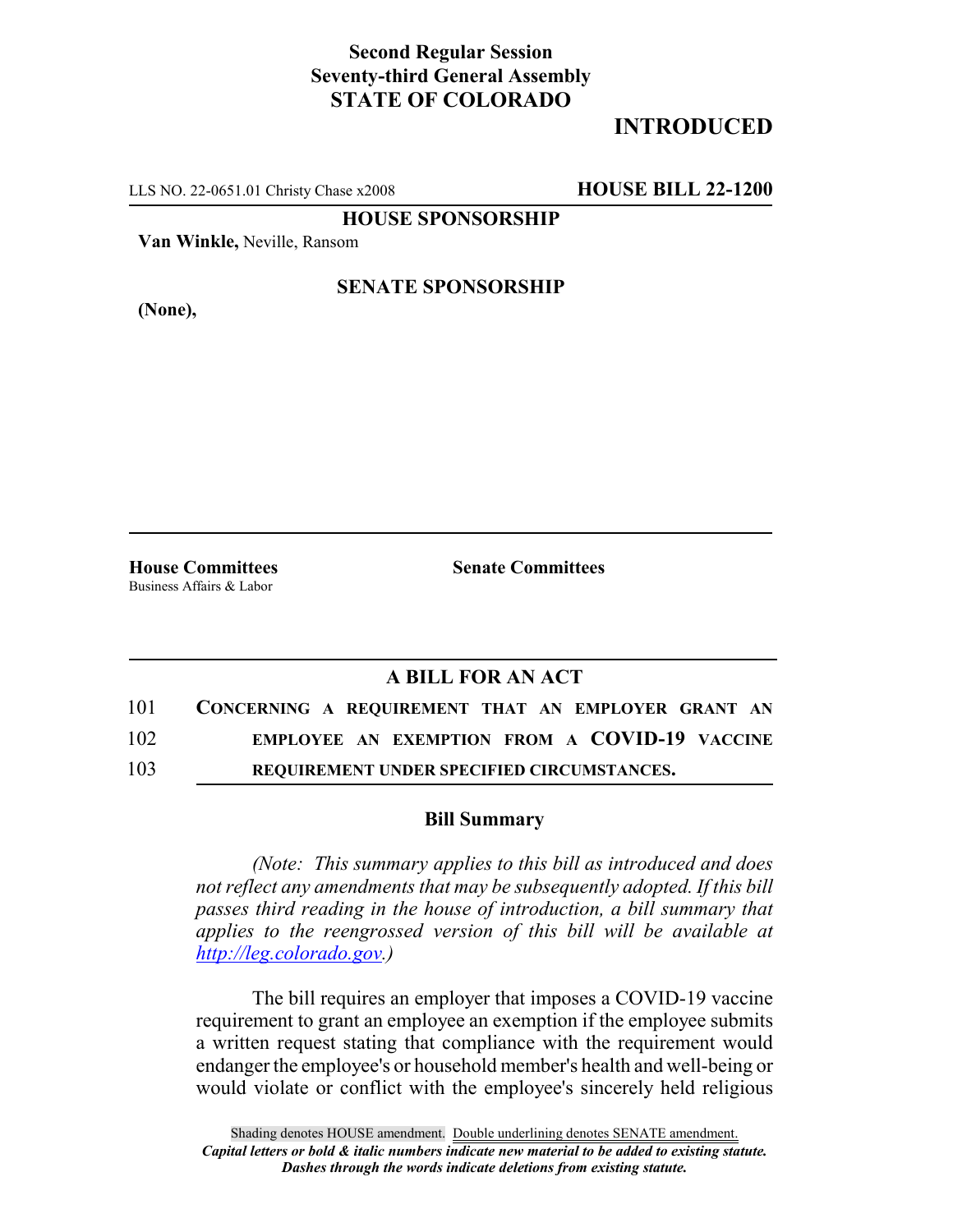beliefs. If an employer terminates an employee for failing to comply with the employer's COVID-19 vaccine requirement, the terminated employee is not disqualified from eligibility for unemployment benefits.

 *Be it enacted by the General Assembly of the State of Colorado:* **SECTION 1.** In Colorado Revised Statutes, **add** 8-2-131 as follows: **8-2-131. Vaccine mandate - required exemptions - eligibility for unemployment benefits preserved - definitions.** (1) (a) NOTWITHSTANDING ANY PROVISION OF LAW TO THE CONTRARY, IF AN EMPLOYER IMPLEMENTS A COVID-19 VACCINE REQUIREMENT, THE EMPLOYER SHALL EXEMPT AN EMPLOYEE FROM THE REQUIREMENT, WITHOUT PUNITIVE ACTION, IF THE EMPLOYEE SUBMITS A WRITTEN WAIVER REQUEST TO THE EMPLOYER STATING THAT COMPLYING WITH THE REQUIREMENT WOULD: (I) ENDANGER THE HEALTH AND WELL-BEING OF THE EMPLOYEE OR AN INDIVIDUAL WHO RESIDES WITH THE EMPLOYEE; OR (II) VIOLATE OR CONFLICT WITH A SINCERELY HELD RELIGIOUS BELIEF OF THE EMPLOYEE, AS EVIDENCED BY AN ACCOMPANYING WRITTEN 16 STATEMENT SIGNED BY THE EMPLOYEE. (b) AN EMPLOYER SHALL GRANT AN EXEMPTION REQUESTED IN ACCORDANCE WITH THIS SUBSECTION (1) BASED ON SINCERELY HELD RELIGIOUS BELIEFS WITHOUT INQUIRING INTO THE SINCERITY OF THE REQUEST. 21 (2) NOTWITHSTANDING ANY OTHER PROVISION OF THIS TITLE 8 TO THE CONTRARY, IF AN EMPLOYER TERMINATES AN EMPLOYEE FOR REFUSING TO COMPLY WITH THE EMPLOYER'S COVID-19 VACCINE

REQUIREMENT, THE TERMINATED EMPLOYEE SHALL NOT BE DISQUALIFIED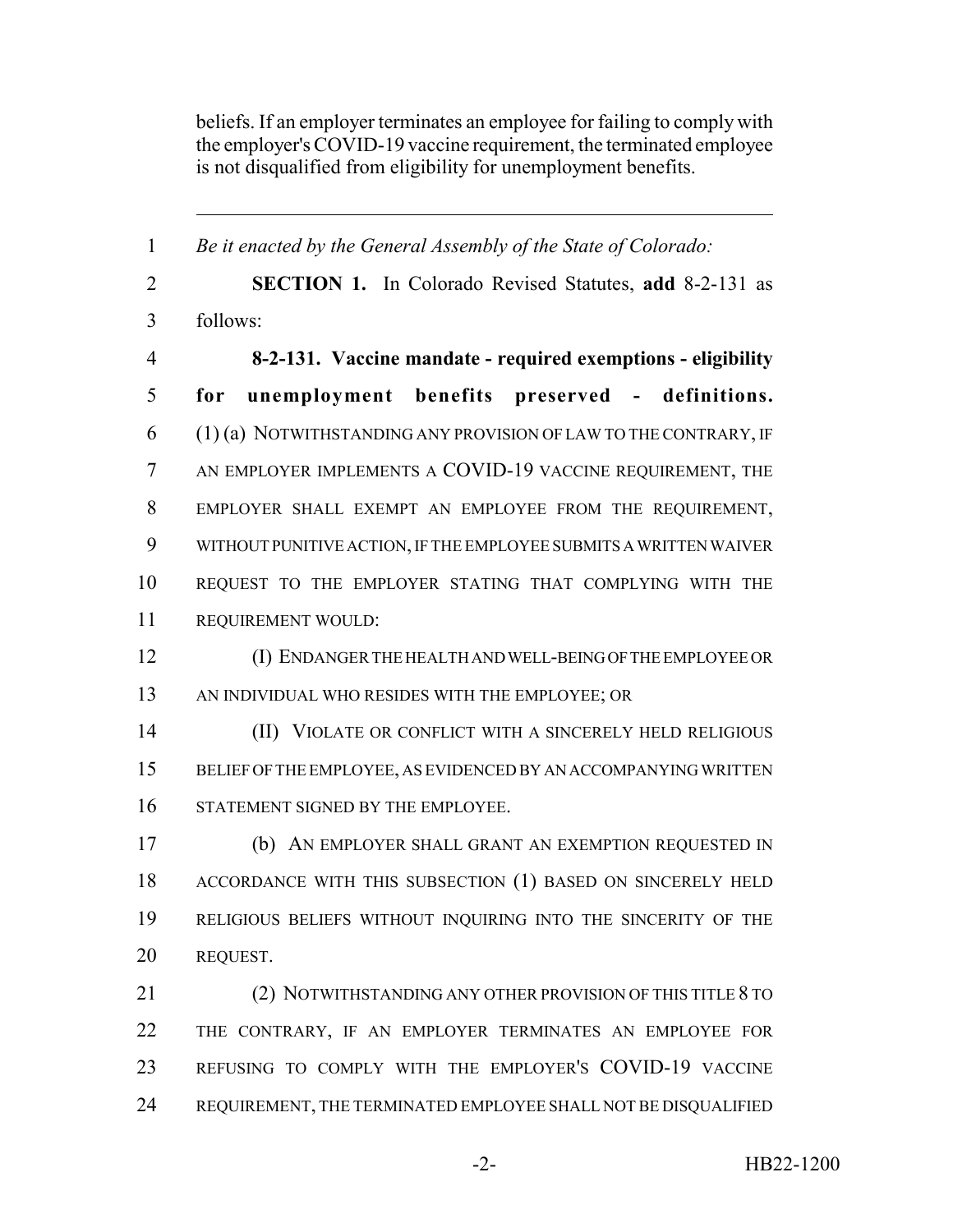FROM ELIGIBILITY TO RECEIVE BENEFITS UNDER THE "COLORADO EMPLOYMENT SECURITY ACT", ARTICLES 70 TO 82 OF THIS TITLE 8, ON ACCOUNT OF THE TERMINATION.

(3) AS USED IN THIS SECTION:

 (a) "COVID-19" MEANS THE CORONAVIRUS DISEASE 2019 CAUSED BY SARS-COV-2.

 (b) "COVID-19 VACCINE" MEANS AN IMMUNIZATION, VACCINATION, OR INJECTION AGAINST COVID-19 OR A DISEASE CAUSED BY A VARIANT OF SARS-COV-2.

 (c) (I) "COVID-19 VACCINE REQUIREMENT" MEANS A REQUIREMENT THAT AN EMPLOYER IMPOSES ON AN EMPLOYEE TO:

(A) RECEIVE A COVID-19 VACCINE; OR

 (B) PROVIDE DOCUMENTATION CERTIFYING RECEIPT OF A COVID-19 VACCINE.

 (II) "COVID-19 VACCINE REQUIREMENT" INCLUDES AN EMPLOYER'S ENFORCEMENT OF A REQUIREMENT DESCRIBED IN SUBSECTION (3)(c)(I) OF THIS SECTION THAT IS IMPOSED BY THE FEDERAL GOVERNMENT 18 OR ANY OTHER ENTITY.

(d) "EMPLOYEE" MEANS:

**(I) AN INDIVIDUAL WHO IS EMPLOYED IN THIS STATE FOR WAGES** 21 BY AN EMPLOYER:

**(II) AN APPLICANT FOR EMPLOYMENT BY AN EMPLOYER; OR** 

**(III) AN UNCOMPENSATED INTERN OR APPRENTICE WORKING FOR** OR ENGAGED BY AN EMPLOYER.

 (e) "EMPLOYER" MEANS ANY PERSON IN THIS STATE WHO EMPLOYS ONE OR MORE PERSONS, INCLUDING THE STATE AND ANY POLITICAL 27 SUBDIVISION OF THE STATE.